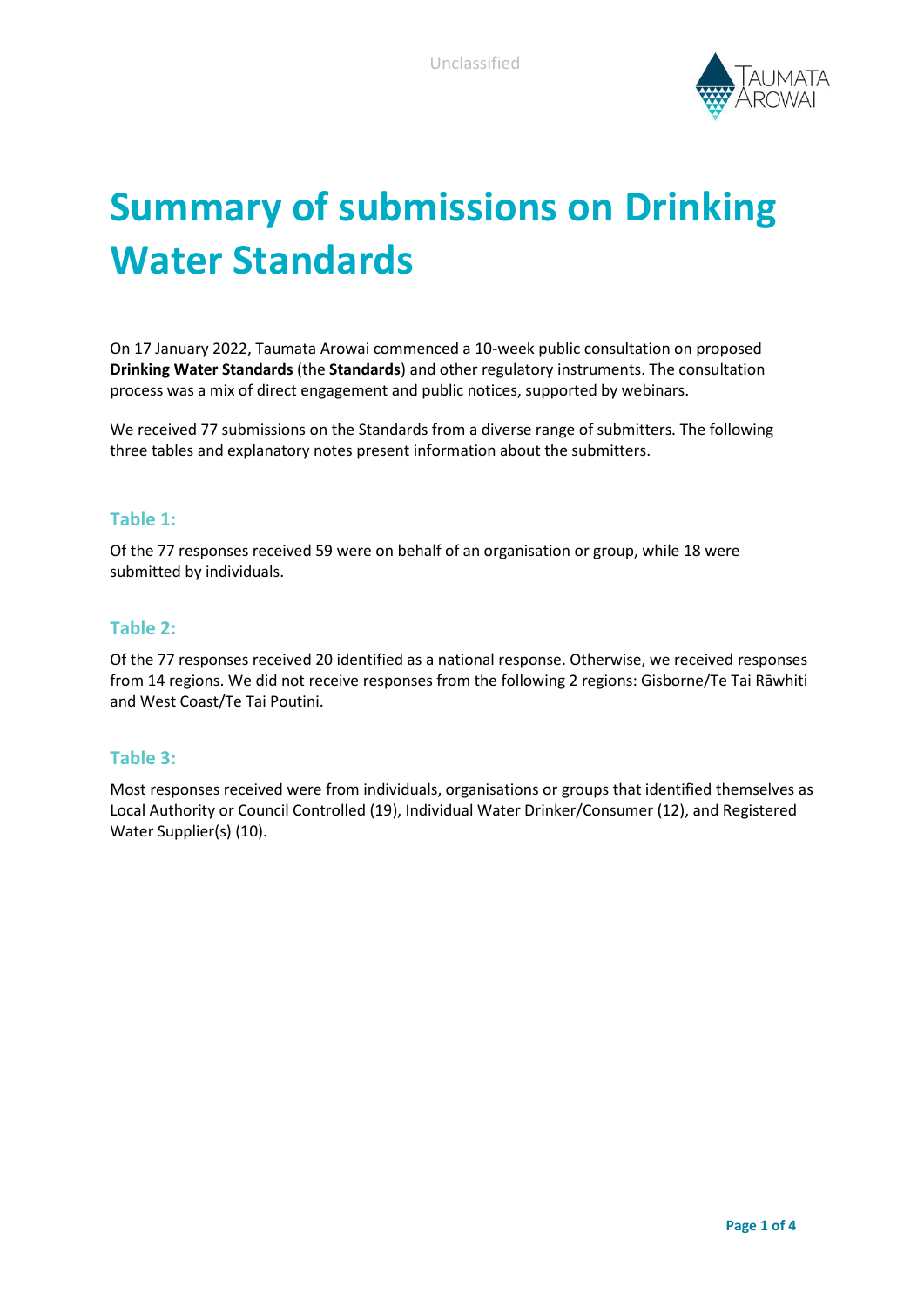

## **Table 1**



## **Table 2**



## **Table 3**

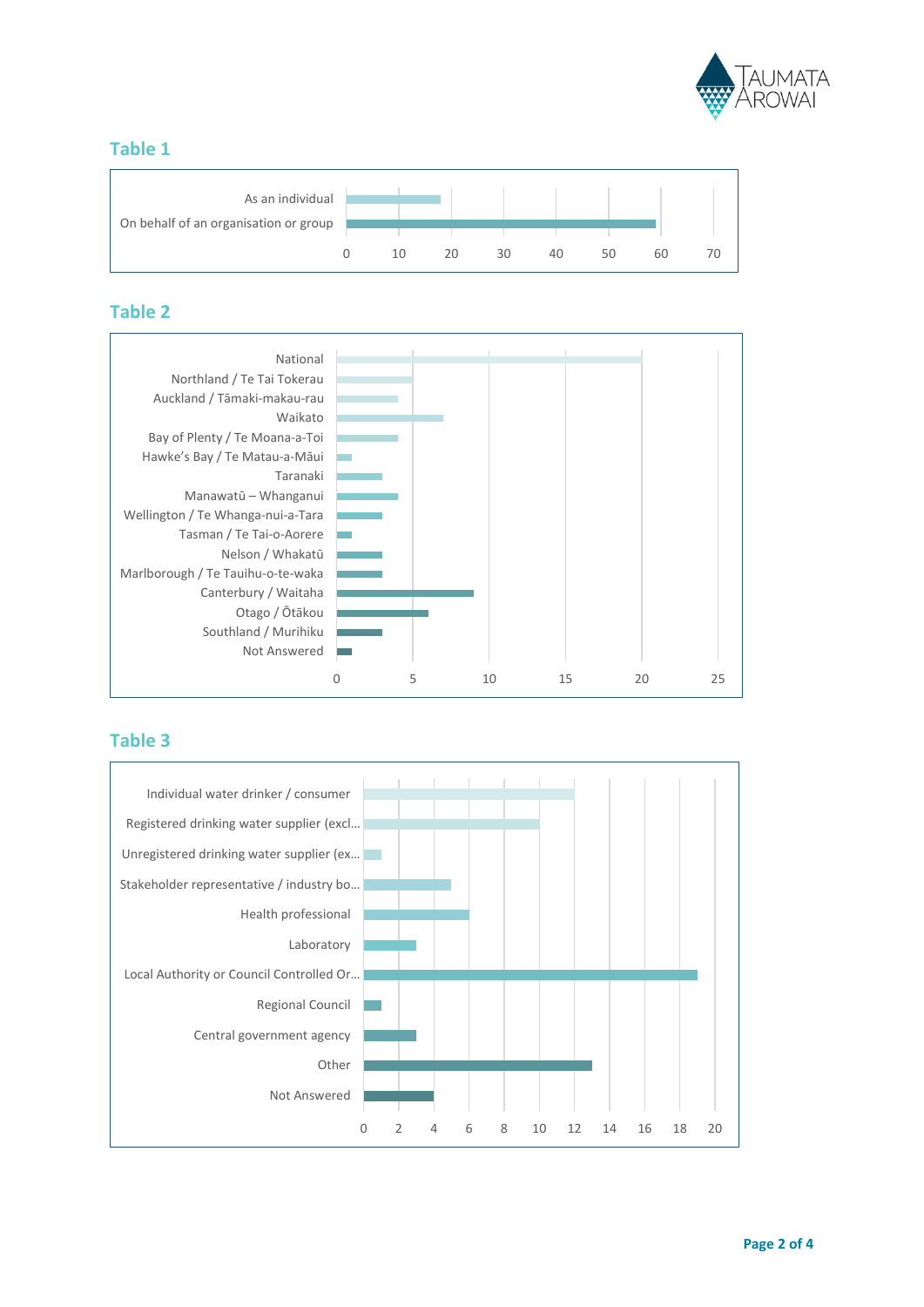

Below is a summary of the responses received to the specific questions asked as part of the consultation. Note not all submitters answered all questions.

| <b>Survey Question</b>                                                                                                                                   | <b>Submission Response</b> |                |               |
|----------------------------------------------------------------------------------------------------------------------------------------------------------|----------------------------|----------------|---------------|
|                                                                                                                                                          | <b>Yes</b>                 | Νo             | Don't<br>know |
| Do you agree that the process used to review the Maximum<br>Acceptable Values (MAVs) for drinking water standards was<br>appropriate?                    | 23                         | 6              | 11            |
| Do you agree that the proposed MAVs will support the objective<br>of ensuring that drinking water suppliers provide safe drinking<br>water to consumers? | 23                         | 7              | 10            |
| Do you agree with the proposed MAV for Aluminium?                                                                                                        | $\overline{7}$             | 2              | 4             |
| Do you agree with the proposed MAV for Barium?                                                                                                           | 5                          | 3              | 4             |
| Do you agree with the proposed MAV for Boron?                                                                                                            | 2                          | 1              | 2             |
| Do you agree with the proposed MAV for Molybdenum?                                                                                                       | 4                          | 2              | 4             |
| Do you agree with the proposed MAV for Nitrite, long term?                                                                                               | 5                          | 6              | 3             |
| Do you agree with the proposed MAV for Perchlorate?                                                                                                      | 6                          | 2              | 4             |
| Do you agree with the proposed MAV for Selenium?                                                                                                         | 5                          | 2              | 4             |
| Do you agree with the proposed MAV for Uranium?                                                                                                          | 4                          | 3              | 5             |
| Do you agree with the proposed MAV for Anatoxins?                                                                                                        | 2                          | 4              | 5             |
| Question - Do you agree with the proposed MAV for Atrazine?                                                                                              | 4                          | 4              | 4             |
| Do you agree with the proposed MAV for Azinphos-methyl?                                                                                                  | 4                          | 3              | 4             |
| Do you agree with the proposed MAV for Cylindrospermopsins?                                                                                              | 4                          | $\mathbf{1}$   | 3             |
| Do you agree with the proposed MAV for Homoanatoxin-a?                                                                                                   | 3                          | 4              | 3             |
| Do you agree with the proposed MAV for Hydroxytrazine?                                                                                                   | 6                          | $\overline{2}$ | 3             |
| Do you agree with the proposed MAV for MCPA?                                                                                                             | 4                          | 4              | 3             |
| Do you agree with the proposed MAV for Metalaxyl?                                                                                                        | 3                          | 4              | 4             |
| Do you agree with the proposed MAV for N-<br>nitrosodimethylamine?                                                                                       | 6                          | 0              | 5             |